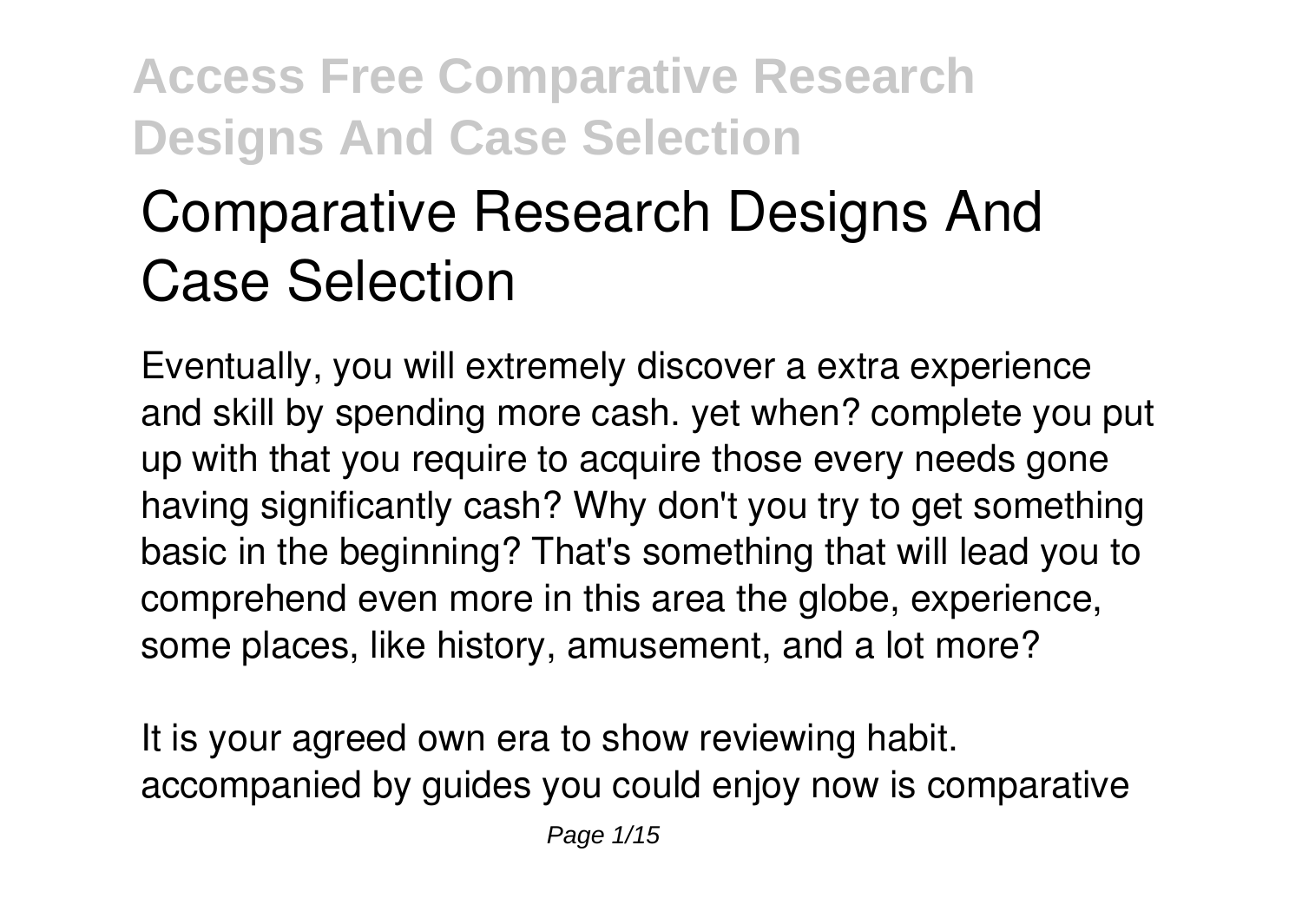**research designs and case selection** below.

*What is COMPARATIVE RESEARCH? What does COMPARATIVE RESEARCH mean? COMPARATIVE RESEARCH meaning* **Comparative Research Designs and** Methods | FedericaX on edX Cohort, Case-Control, Meta-Analysis, Cross-sectional Study Designs \u0026 Definition **Comparing Descriptive, Correlational, and Experimental Studies** *Quantitative Research Designs: Descriptive nonexperimental, Quasi-experimental or Experimental? 3.7 Research Strategy: Case Study How to write a comparative thesis statement* Comparative Research Designs and Methods | FedericaX on edX Historical and Comparative Research Case Study Comparative Case Studies - Avoid Page 2/15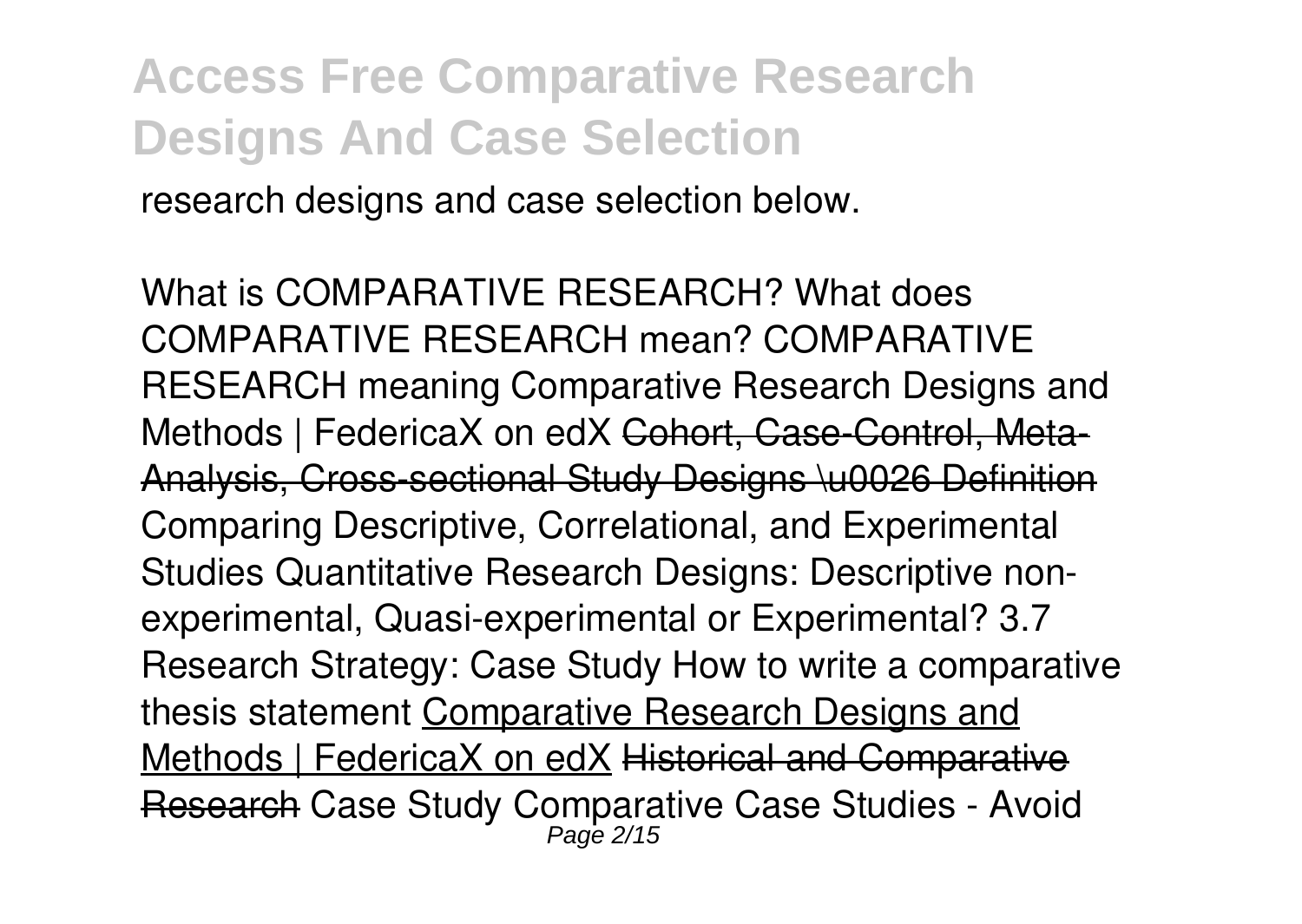bias, ensure case studies represent population, not anomalies **What is case study and how to conduct case study research Choosing which statistical test to use - statistics help.**

Qualitative analysis of interview data: A step-by-step guide for coding/indexing*What Is A Case Study? Types of Quantitative Research Designs~GM Lectures* Types of Data: Nominal, Ordinal, Interval/Ratio - Statistics Help Types of Research \u0026 Research Designs -- Rey Ty *Different Types of Case Studies* **Interviewing with McKinsey: Case study interview** Types of Experimental Designs (3.3)*Research Methods - Introduction* Research Design *Kinds of Quantitative Research Designs* Comparative Studies Types of Research Designs – Case Studies *Study Designs (Cross-sectional, Case-control,* Page 3/15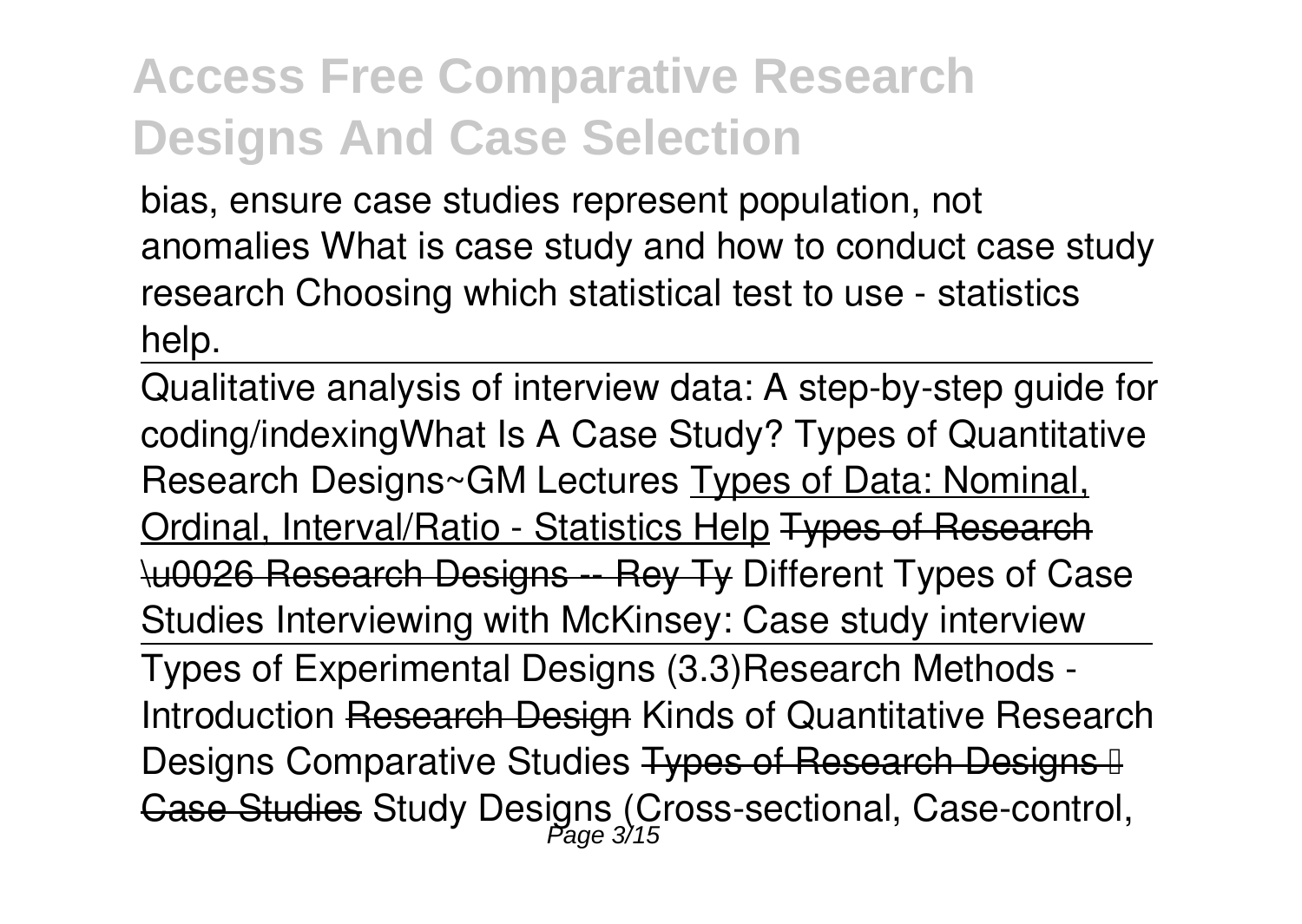*Cohort) | Statistics Tutorial | MarinStatsLectures*

Qualitative Research Designs

Types of Qualitative Case Studies Introduction to design | Study design | AP Statistics | Khan A

Comparative Research Designs And Case Abstract Each empirical field of study can be described by the cases ([lunits]]) analysed, the characteristics of cases (IvariablesI) being considered and the number of times each unit is observed (lobservationsl).

Comparative Research Designs and Case Selection | **SpringerLink** This method of cross-case comparison using QCA is useful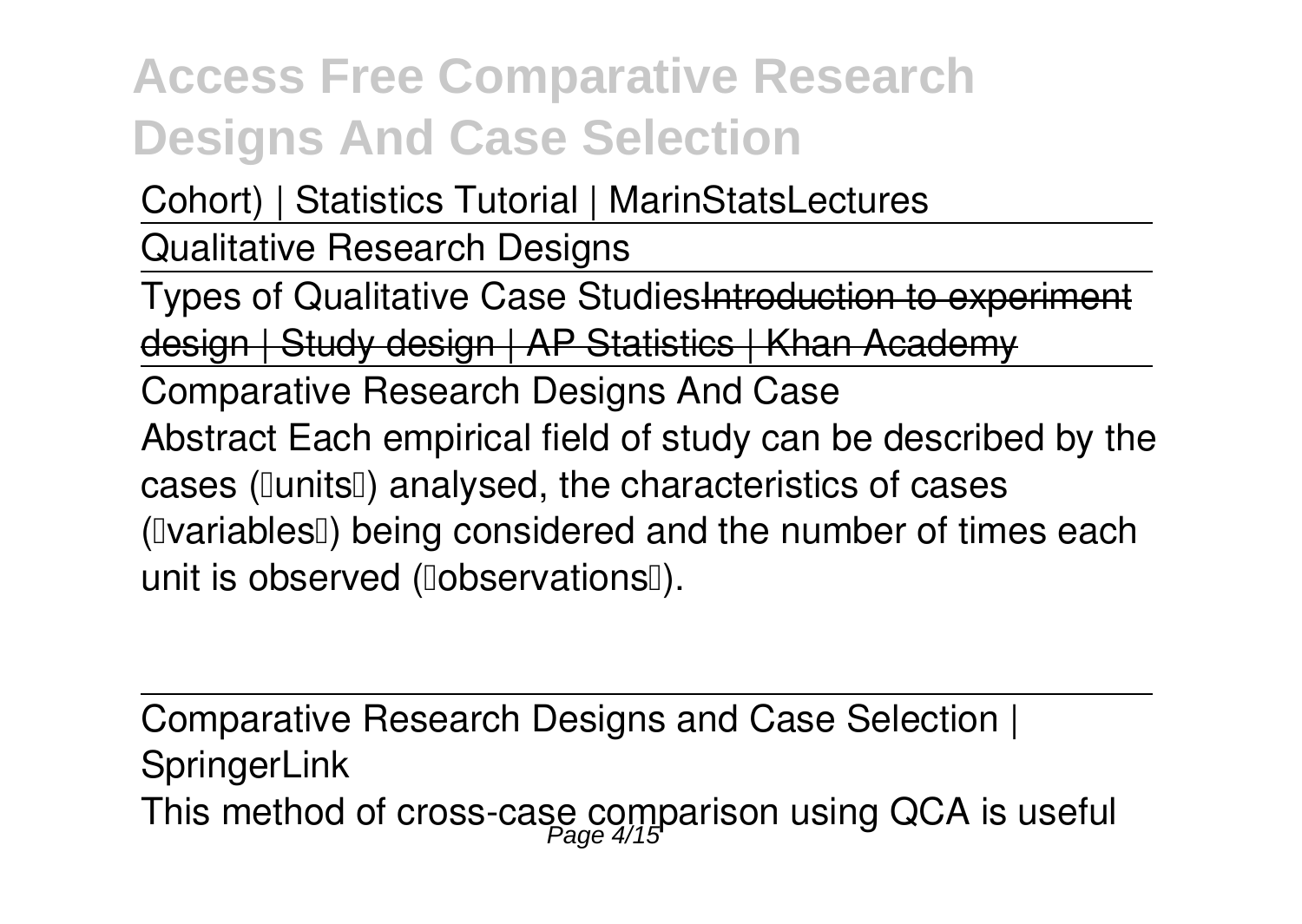for small-and intermediate-size research designs where sufficient familiarity and empirical intimacy with each case can still be warranted.

Comparative Research Design: Case and Variable Selection ...

In any event, it is of crucial importance before engaging in QCA proper (through csQCA, mvQCA, fsQCA) to develop a specific comparative research design. Naturally, developing a research design covers many other aspects than simply case and variable selection but we choose to concentrate on these two operations because they are particularly crucial in comparative research designs. Page 5/15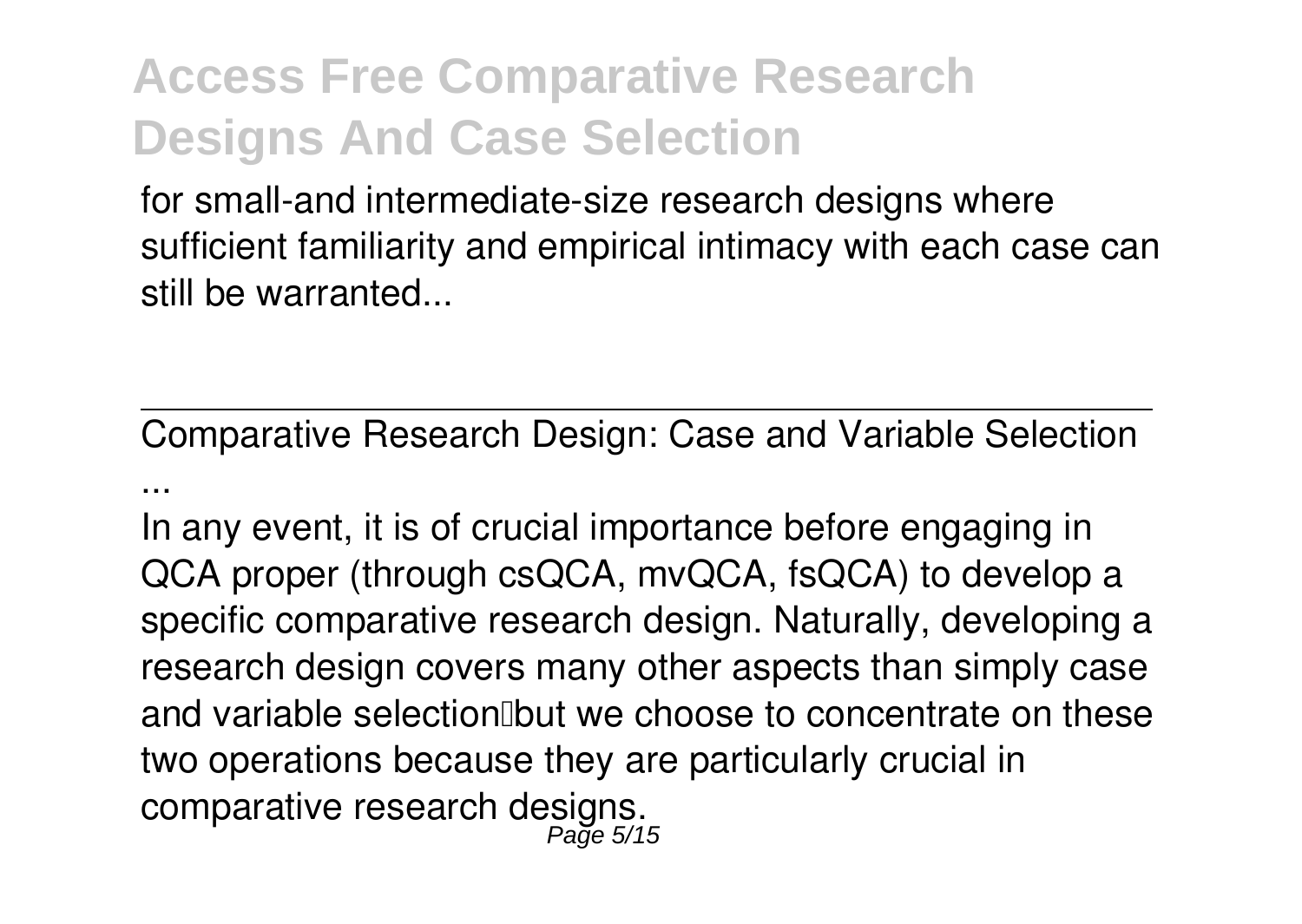Comparative Research Design: Case and Variable Selection ...

Comparisons lead to new insights and better understanding of all participants involved. These studies also require collaboration, strong teams, advanced technologies and access to international databases, making them more expensive. Use comparative research design when the necessary funding and resources are available.

Characteristics of a Comparative Research Design | Synonym Page 6/15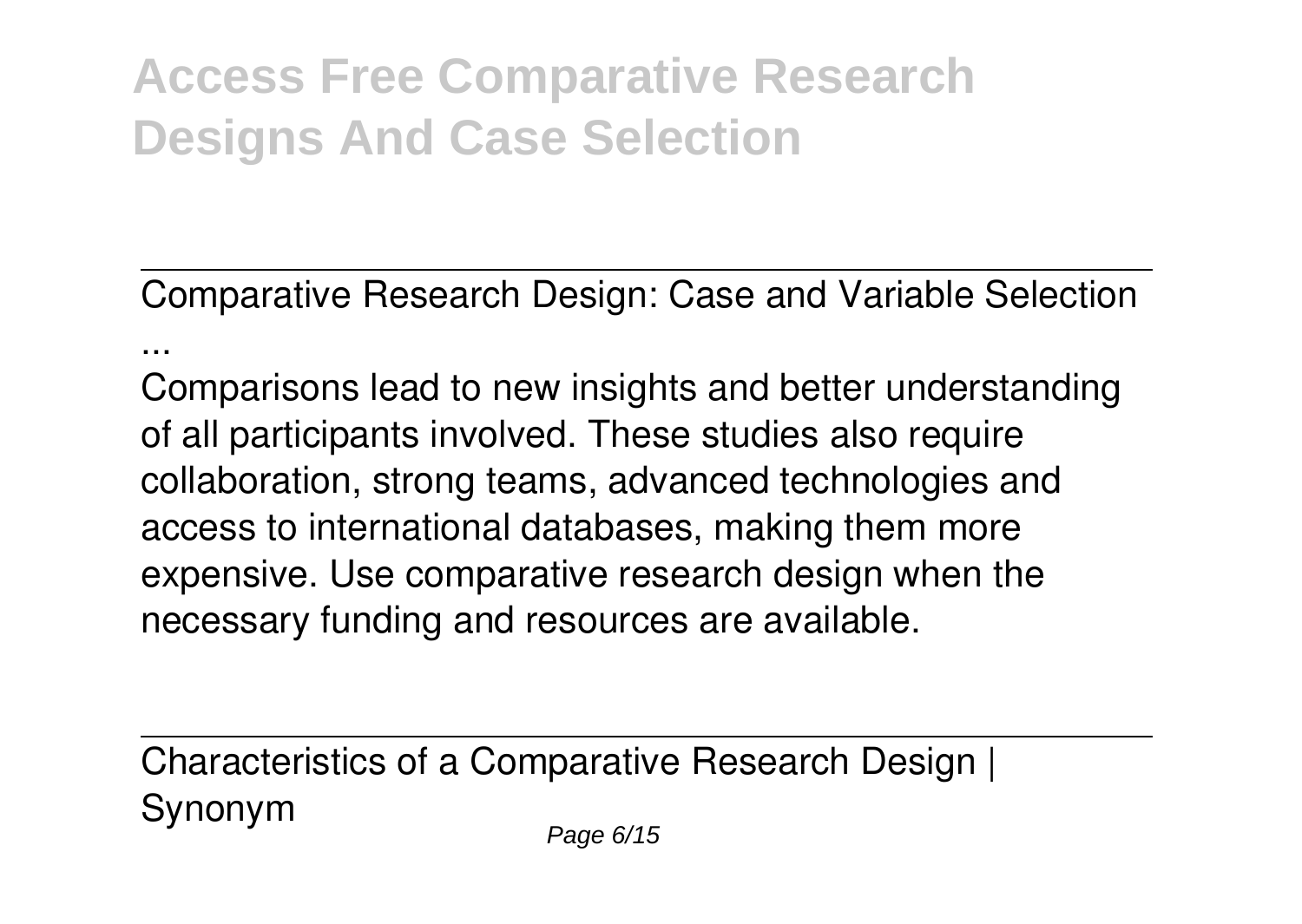structured process of case-selection in comparative research designs may well support the goal of increasing the numb er of cases in onells research while maintaining most of the advantag es of ...

(PDF) Comparative Research Designs in the Study of ... A comparative approach to research can be invaluable for understanding broader social processes or contextualising knowledge gained from in-depth case studies. Designing effective comparative research requires clarity about the common questions, concepts and methods that are used for all the different cases. Careful planning of the elements and stages of the research process can also become particularly Page 7/15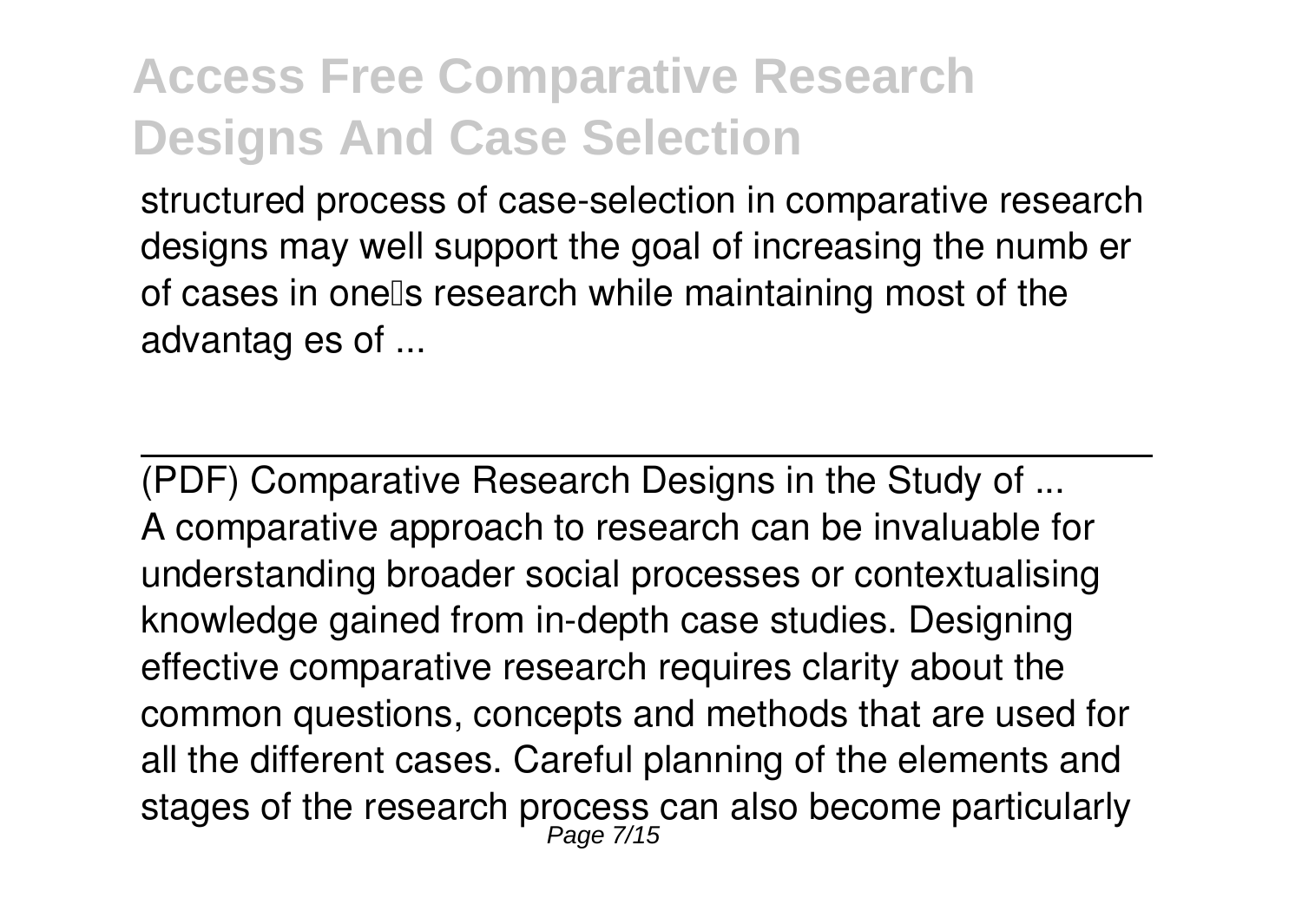important if they are being conducted to a shared timetable.

Comparative research - Research Methods for the study of ... Comparative research is a reliable way of getting your bearings on any type of project. No matter how new a problem may be to us, we are never the first person to tackle it. There are always examples to learn from. That said, the way we learn from others<sup>[]</sup> examples can make the difference between uncritical emulation and a solution that fits the unique problem and context well re facing.

The Advantage of Comparative Research | Viget Page 8/15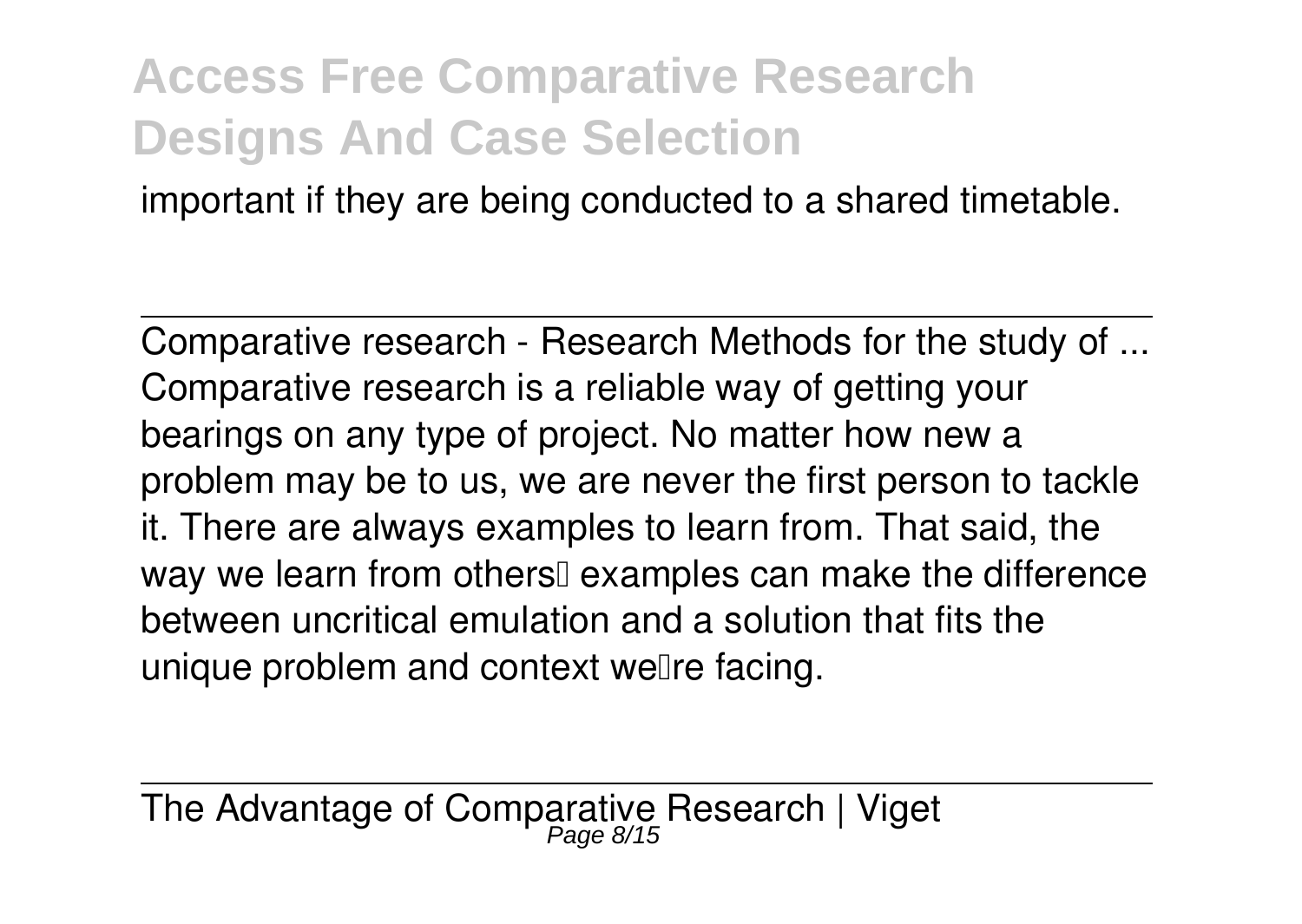COMPARATIVERESEARCH METHODS 5 Case selection and research designs Forallfiveresearchgoals, theselectionofw hichcasesareincludedinthecomparison iscrucial.Hantrais(1999

#### Comparative Research Methods

...

The strength of comparative analysis as a research design is its ability to introduce additional explanatory variables (or to allow variation in variables which take a fixed value in the initial case of interest), and to show that relations are more or less general than had been initially thought.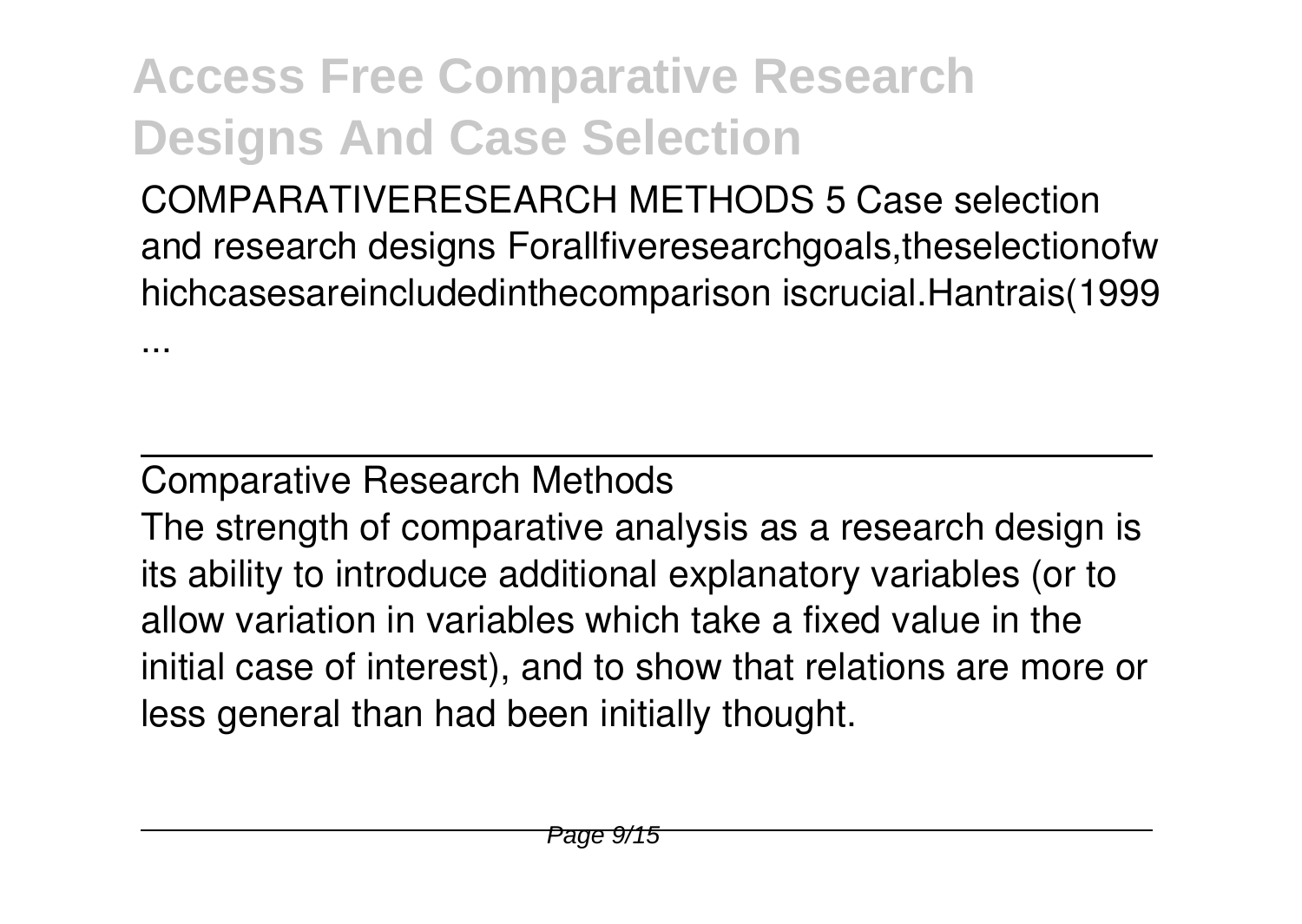The four varieties of comparative analysis: the case of ... A few(er) Cases Research Design is seen as a lifocused comparison<sup> $\alpha$ </sup> which is directly derived from the Research Question under review (Ragin, 1994). Here the specific features of core subject under study explicitly direct the inclusion of relevant cases and is therefore more or less a 'closed shop'.

The Comparative approach: theory and method Comparative research is a research methodology in the social sciences that aims to make comparisons across different countries or cultures. A major problem in comparative research is that the data sets in different countries may define Page 10/15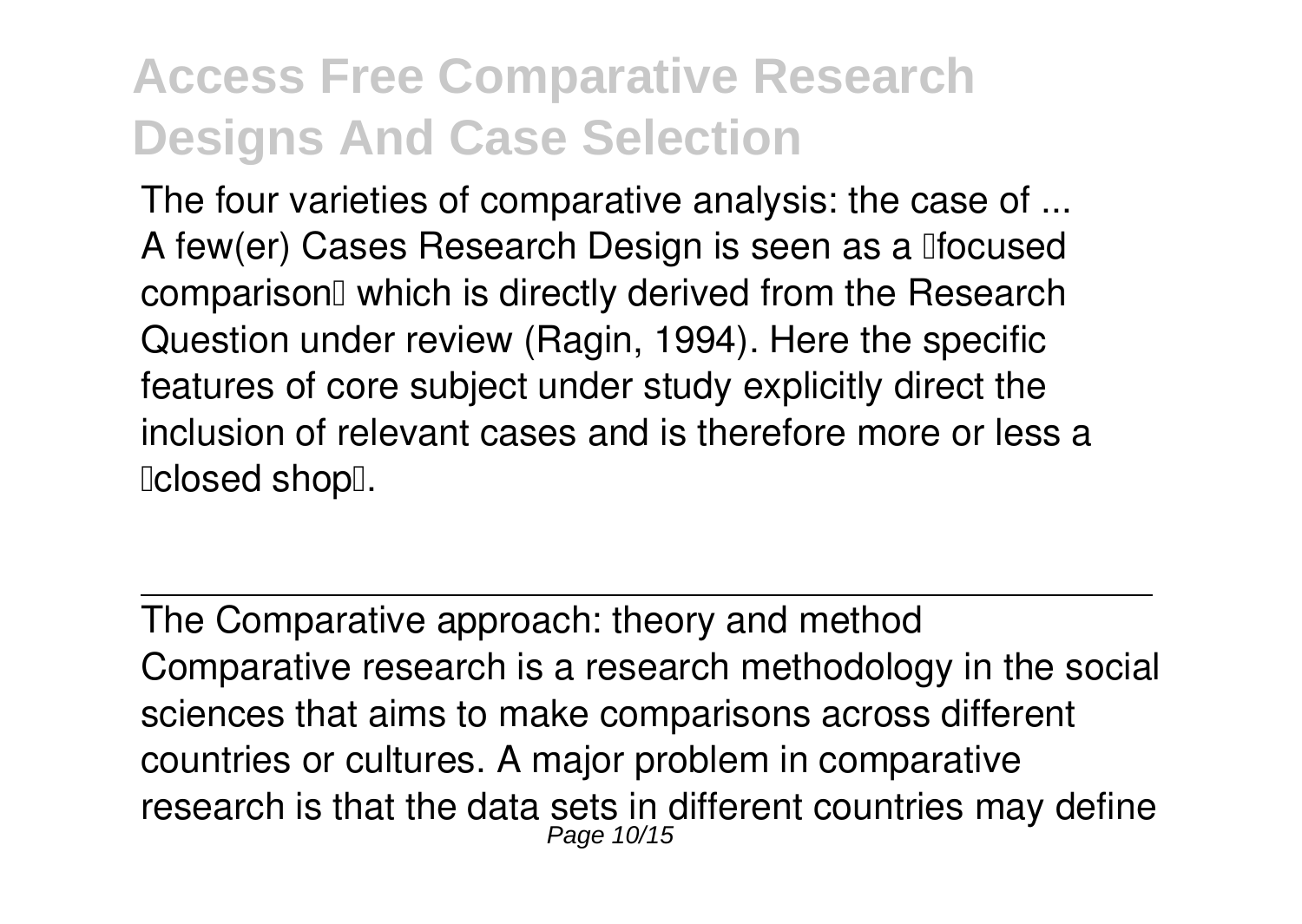categories differently (for example by using different definitions of poverty ) or may not use the same categories.

Comparative research - Wikipedia

Comparison is a common research method with outstanding merits and with widespread application. The aim of this article is to discuss systematically some of the methodological strategies of using this mode of research in social science. To do so a few typologies regarding the functions and leverages of comparative analysis are presented first.

Potentials and Limitations of Comparative Method in Social ... Page 11/15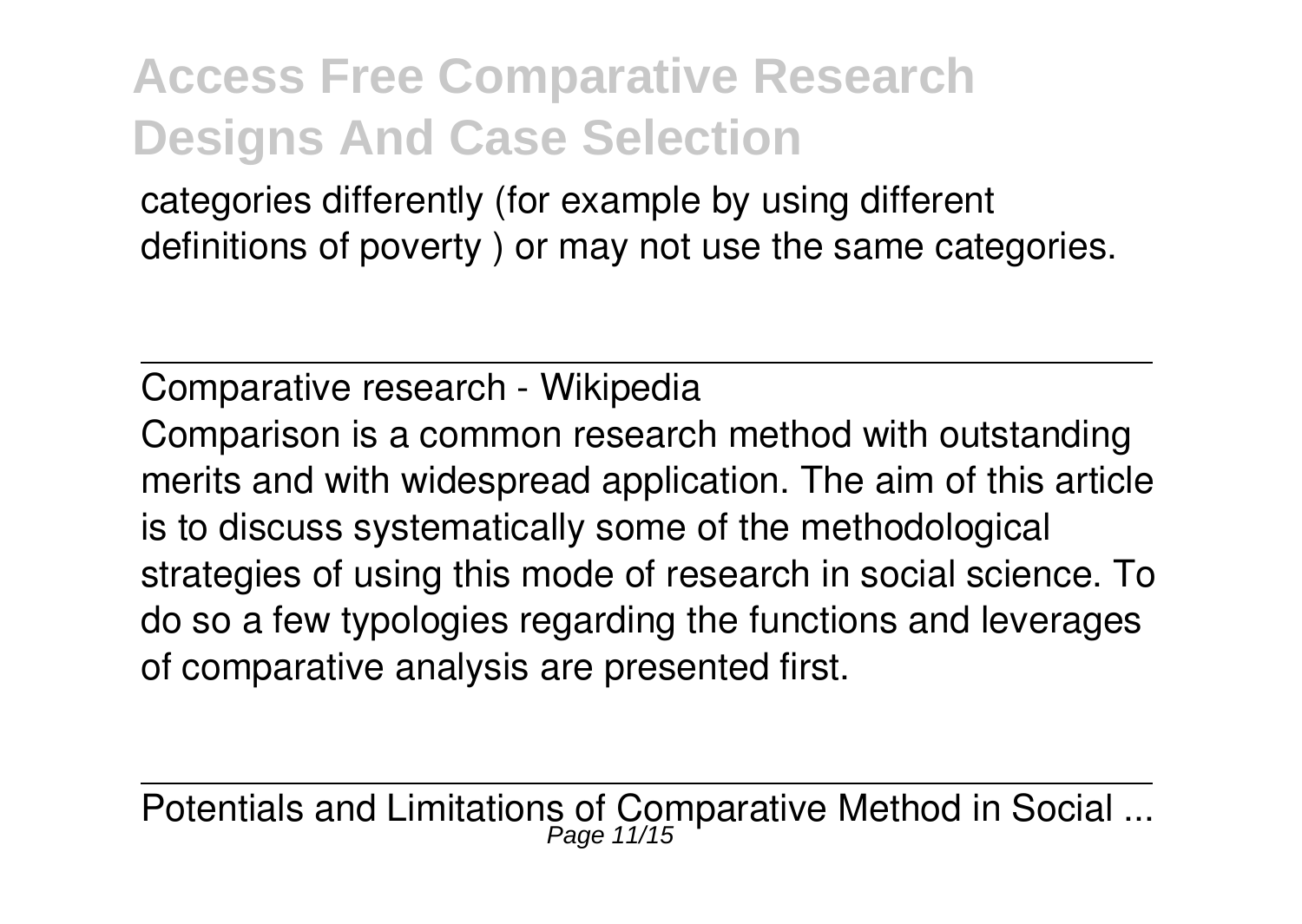A deviant case study is a research design or case selection technique for the purpose of refining or replacing an existing theory or hypothesis, and thus servestheobjectiveofhypothesi sgeneration.Eckstein[s(1975:104[08)heuristiccasestud- ies. designed to **Istimulate the imagination**. I also serve a hypothesis-generating function.

Case Studies: Types, Designs, and Logics of Inference We will examine in detail the practicalities of different types of comparative research designs, by following all the hands-on steps: prior arbitrations and  $\text{Icasing}$ , i.e. the definition of the cases. case selection, through more basic or more advanced strategies. collecting and managing comparative data.<br>Page 12/15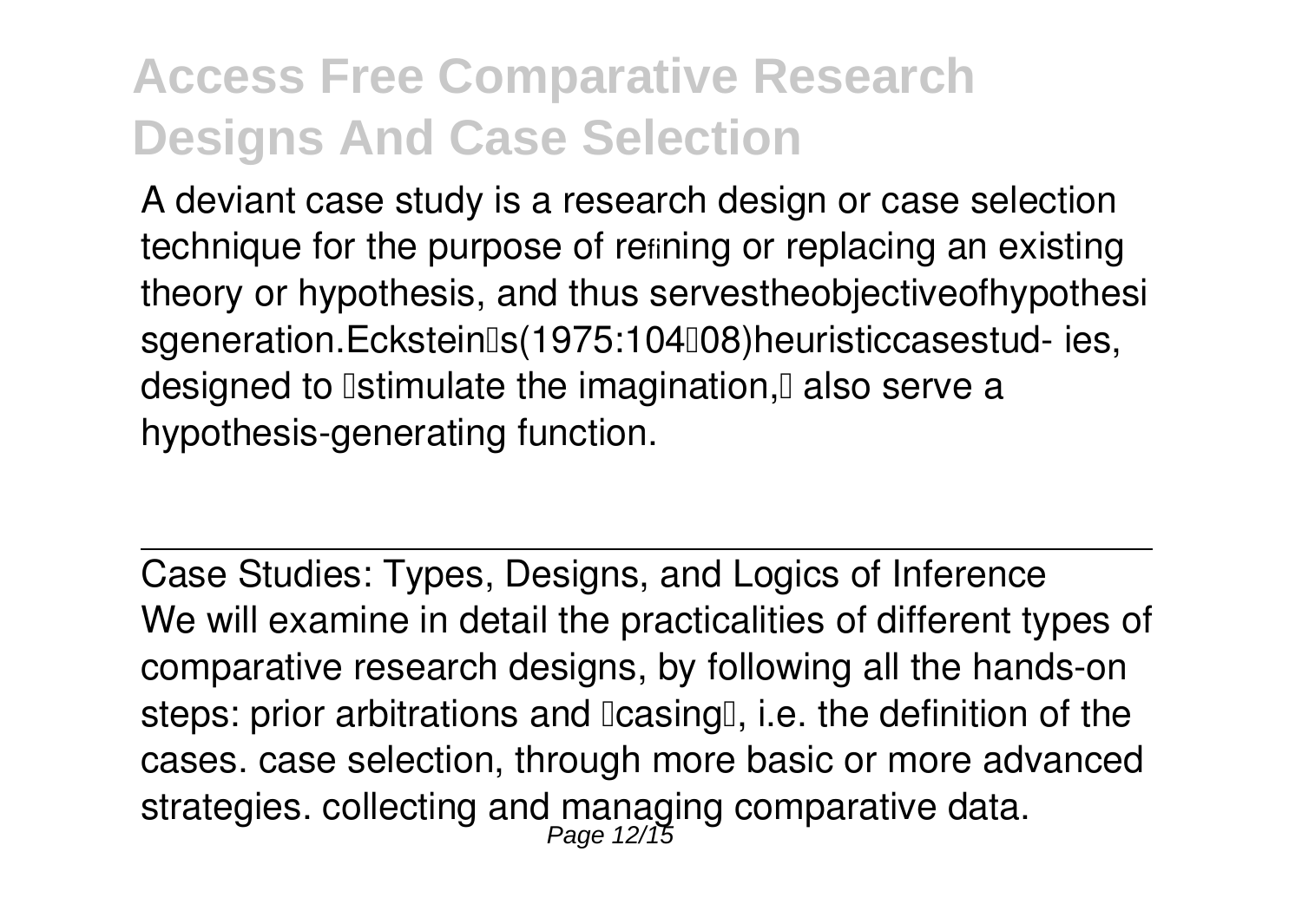Comparative Research Designs Comparative Research Designs and Methods Explore comparative analysis and itsimportance in the social sciences. You'll learn howto use comparative methods for constructive explanation and theory building and applyit to real-world politics.

Comparative Research Designs and Methods | edX http://www.theaudiopedia.com What is COMPARATIVE RESEARCH? What does COMPARATIVE RESEARCH mean? COMPARATIVE RESEARCH meaning - Page 13/15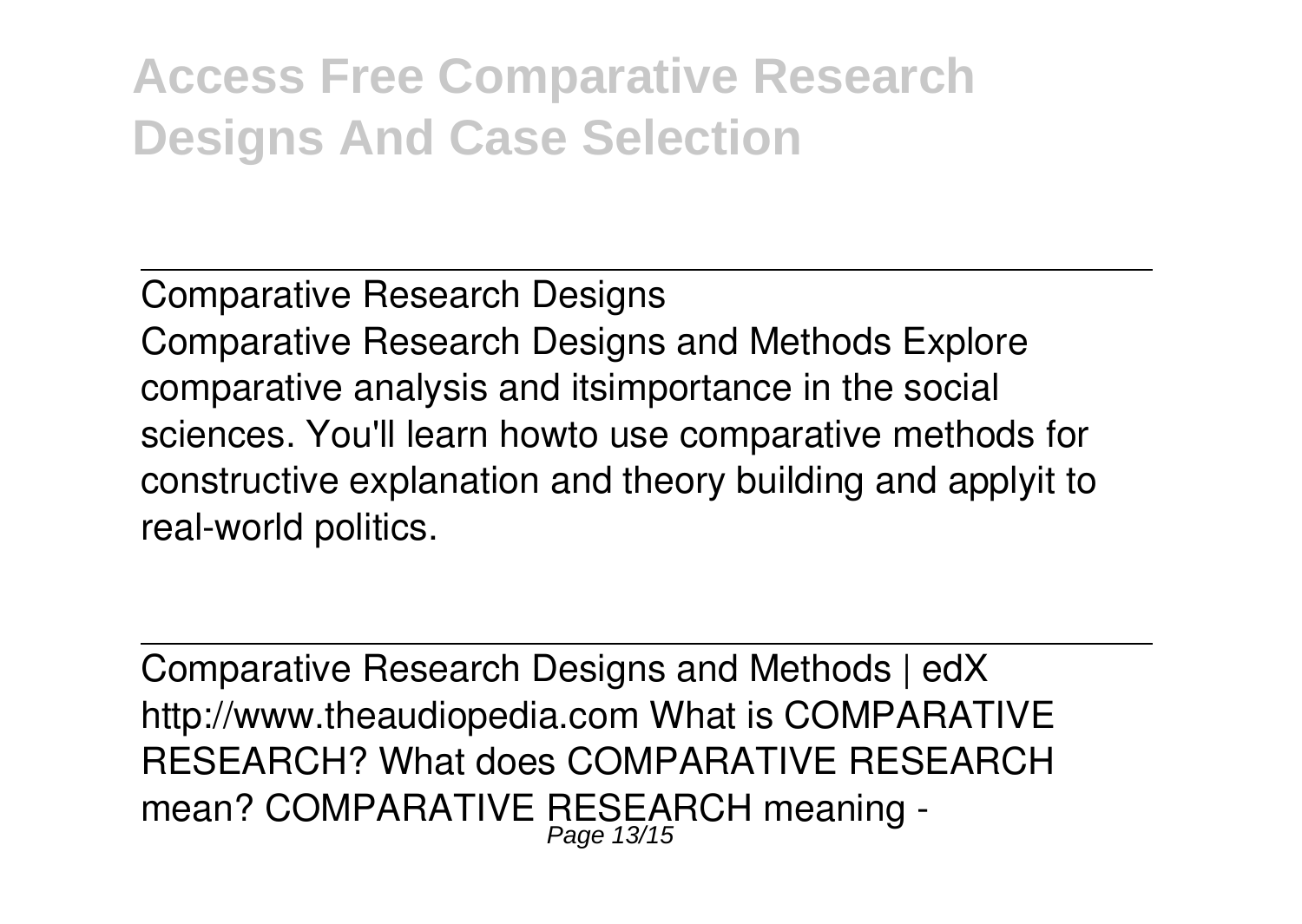**Access Free Comparative Research Designs And Case Selection** COMPARATIVE RESEAR...

What is COMPARATIVE RESEARCH? What does COMPARATIVE ...

Evaluating the Research Methods of Three Modern Classics of Comparative Politics. The main aim of this essay will be to explore and theoretically evaluate the research designs of three classics of comparative politics: Putnam<sup>®</sup>s case study method in Making Democracy Work, Linzlls small-N research design in The Perils of Presidentialism and Amorim Neto & Cox<sup>[]</sup>s large-N statistical analysis in **[Electoral Institutions,** Cleavage Structures, and the Number of Parties<sup>[]</sup>.